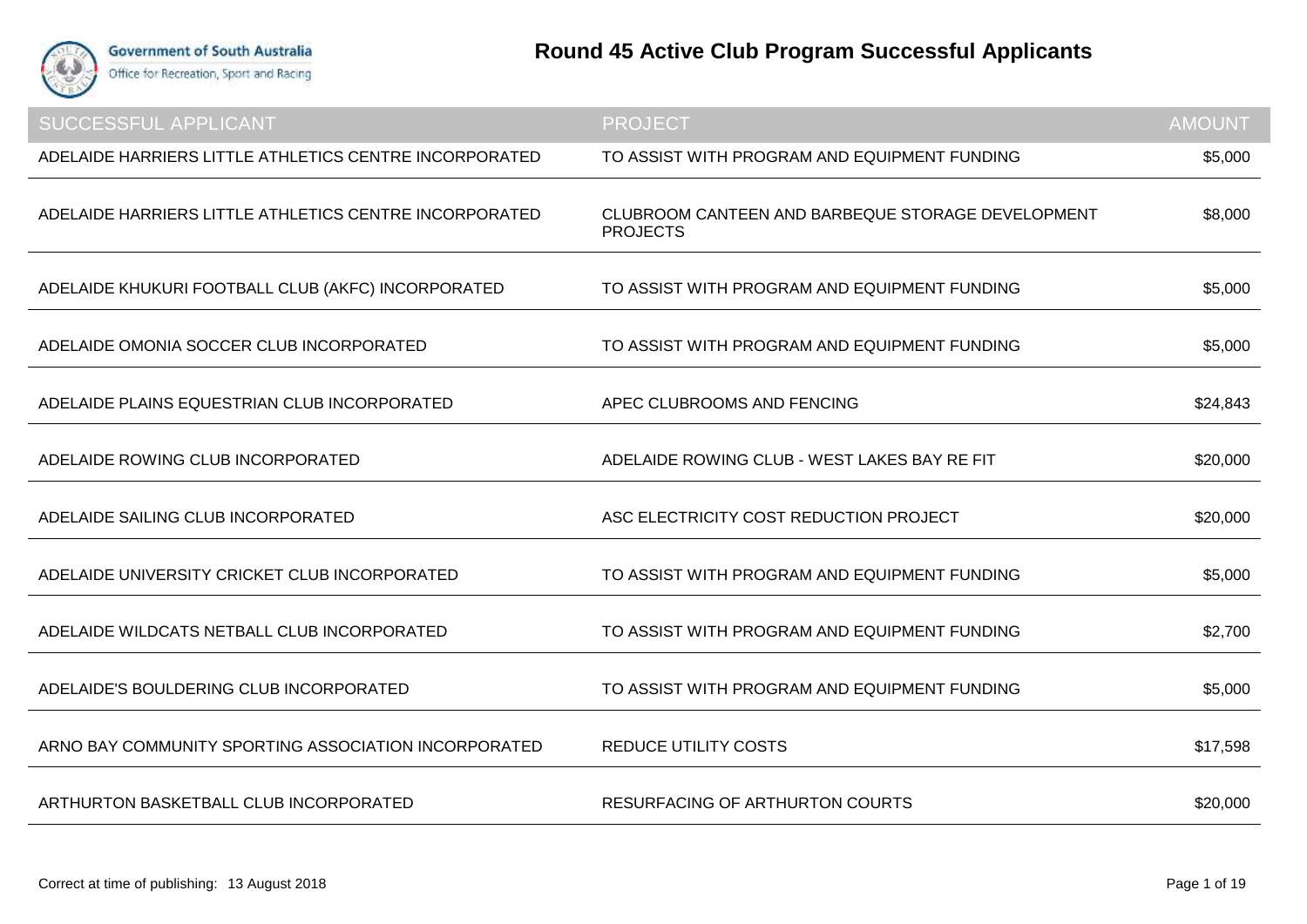| <b>SUCCESSFUL APPLICANT</b>                             | <b>PROJECT</b>                                             | <b>AMOUNT</b> |
|---------------------------------------------------------|------------------------------------------------------------|---------------|
| AUBURN BOWLING CLUB INCORPORATED                        | RESURFACING OUTDOOR SHADE AREA                             | \$9,000       |
| AUSTRAL VOLLEYBALL CLUB INCORPORATED                    | TO ASSIST WITH PROGRAM AND EQUIPMENT FUNDING               | \$4,000       |
| <b>BACK VALLEY TENNIS CLUB INCORPORATED</b>             | BACK VALLEY TENNIS CLUB COURT RESURFACING PROJECT          | \$17,000      |
| <b>BAROSSA ARCHERY CLUB INCORPORATED</b>                | TO ASSIST WITH PROGRAM AND EQUIPMENT FUNDING               | \$5,000       |
| BAROSSA DISTRICT FOOTBALL AND NETBALL CLUB INCORPORATED | TO ASSIST WITH PROGRAM AND EQUIPMENT FUNDING               | \$5,000       |
| BLACKWOOD BOWLING CLUB INCORPORATED                     | INSTALLATION OF RETRACTABLE SHADECLOTH SCREENS TO SHELTERS | \$5,900       |
| BLUE LAKE SPORTS CLUB INCORPORATED                      | TO ASSIST WITH PROGRAM AND EQUIPMENT FUNDING               | \$5,000       |
| BLUEJAYS SOFTBALL CLUB INCORPORATED                     | TO ASSIST WITH PROGRAM AND EQUIPMENT FUNDING               | \$5,000       |
| BRAHMA LODGE SPORTS CLUB INCORPORATED                   | TO ASSIST WITH PROGRAM AND EQUIPMENT FUNDING               | \$5,000       |
| BRAHMA LODGE SPORTS CLUB INCORPORATED                   | UPGRADE SOLAR PANELS AND BATTERY STORAGE                   | \$25,000      |
| BRIGHTON RUGBY UNION FOOTBALL CLUB INCORPORATED         | TO ASSIST WITH PROGRAM AND EQUIPMENT FUNDING               | \$2,500       |
| BRINKWORTH MANAGEMENT COMMITTEE INCORPORATED            | BRINKWORTH RECREATION GROUND-OPERATION POP UP SPRINKLERS   | \$25,000      |
| BROADVIEW FOOTBALL CLUB INCORPORATED                    | TO ASSIST WITH PROGRAM AND EQUIPMENT FUNDING               | \$3,000       |
| CENTRAL DISTRICT HARLEQUIN NETBALL CLUB INCORPORATED    | TO ASSIST WITH PROGRAM AND EQUIPMENT FUNDING               | \$5,000       |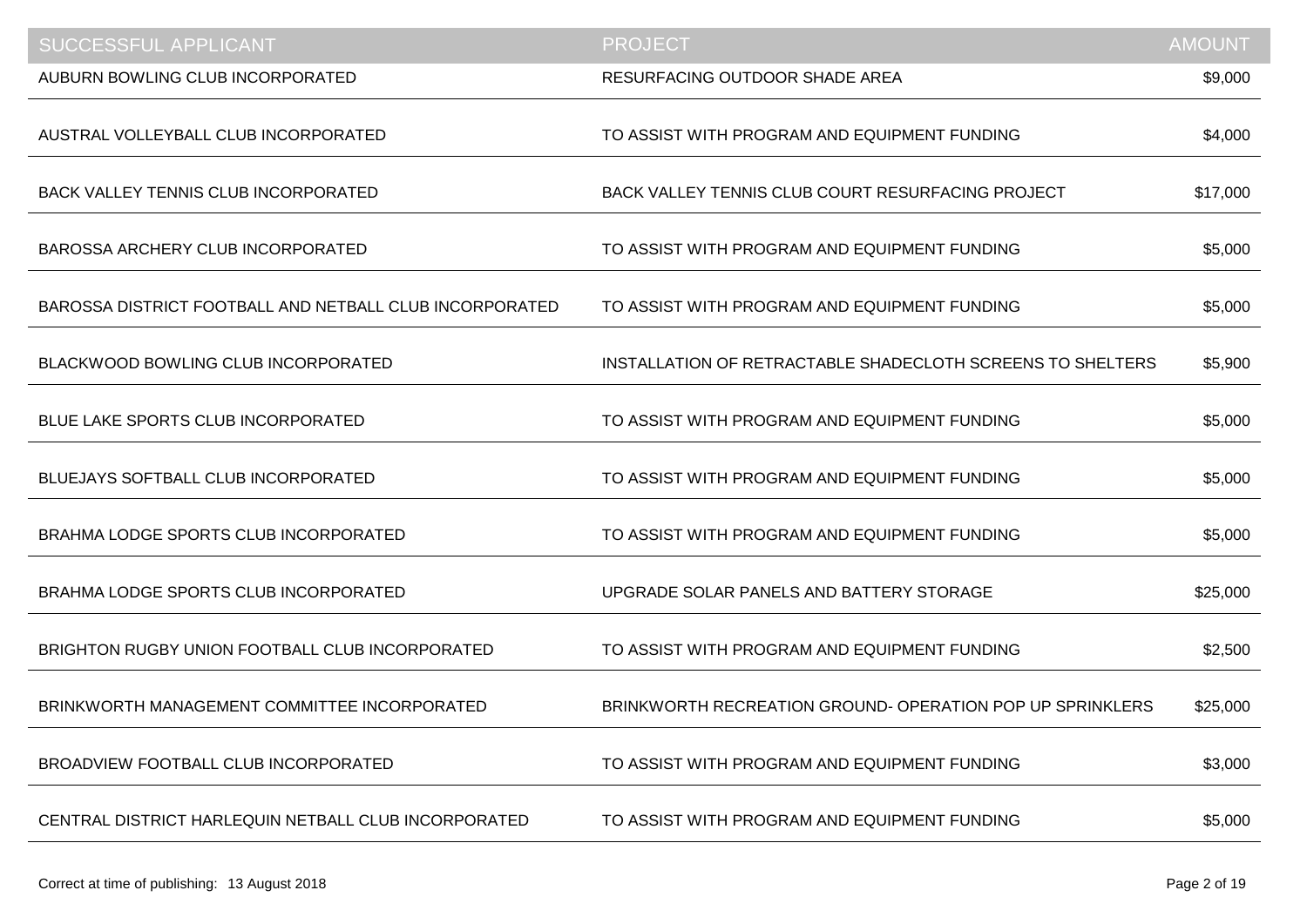| <b>SUCCESSFUL APPLICANT</b>                                      | <b>PROJECT</b>                               | <b>AMOUNT</b> |
|------------------------------------------------------------------|----------------------------------------------|---------------|
| CHERRY GARDENS IRONBANK RECREATION GROUND<br><b>INCORPORATED</b> | <b>BORE PUMP REPLACEMENT</b>                 | \$6,011       |
| CHRISTIES BEACH BOWLING CLUB INCORPORATED                        | TO ASSIST WITH PROGRAM AND EQUIPMENT FUNDING | \$5,000       |
| CHRISTIES BEACH SPORTS & SOCIAL CLUB INCORPORATED                | <b>IMPROVE IRRIGATION AT BICE OVAL</b>       | \$25,000      |
| CLEARVIEW BOWLING CLUB INCORPORATED                              | TO ASSIST WITH PROGRAM AND EQUIPMENT FUNDING | \$2,000       |
| CLOVERCREST SWIMMING CLUB INCORPORATED                           | TO ASSIST WITH PROGRAM AND EQUIPMENT FUNDING | \$5,000       |
| <b>COMBINED SPORTS ASSOCIATION INCORPORATED</b>                  | MECHANICAL BASKETBALL BACKBOARD LIFTS        | \$10,000      |
| COOBOWIE TENNIS CLUB INCORPORATED                                | <b>SAVE THE TENNIS CLUB</b>                  | \$25,000      |
| CROYDON BOWLING CLUB INCORPORATED                                | TO ASSIST WITH PROGRAM AND EQUIPMENT FUNDING | \$5,000       |
| CROYDON BOWLING CLUB INCORPORATED                                | <b>IRRIGATION UPGRADE</b>                    | \$16,000      |
| CURRAMULKA COMMUNITY CLUB INCORPORATED                           | UPGRADE OF CURRAMULKA COURTS                 | \$20,000      |
| DOVER SQUARE TENNIS CLUB INCORPORATED                            | TO ASSIST WITH PROGRAM AND EQUIPMENT FUNDING | \$5,000       |
| EAST TORRENS PAYNEHAM LACROSSE CLUB INCORPORATED                 | <b>LIGHTING UPGRADE</b>                      | \$20,000      |
| EASTERN DISTRICTS NETBALL ASSOCIATION INCORPORATED               | TO ASSIST WITH PROGRAM AND EQUIPMENT FUNDING | \$5,000       |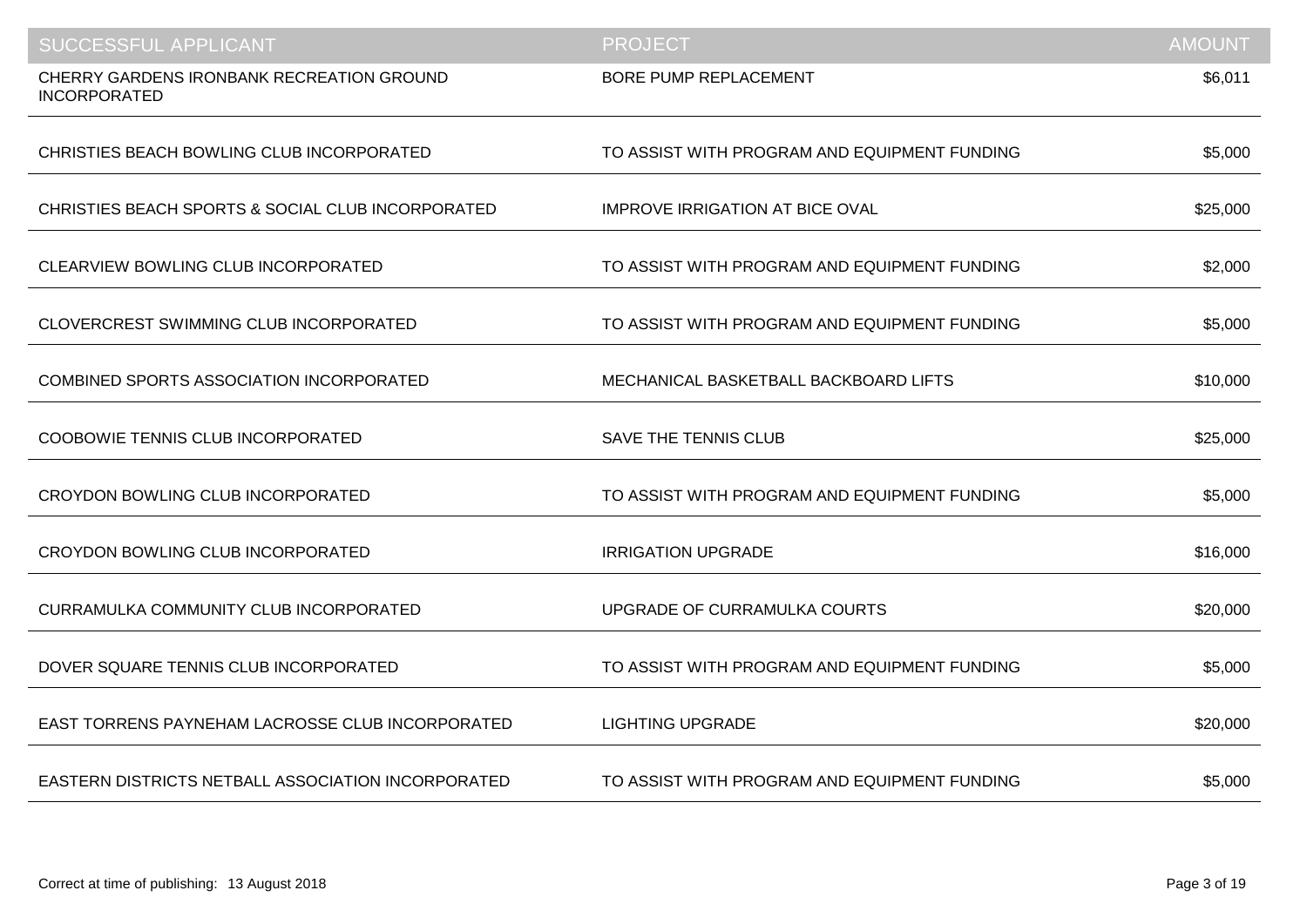| <b>SUCCESSFUL APPLICANT</b>                              | <b>PROJECT</b>                                     | <b>AMOUNT</b> |
|----------------------------------------------------------|----------------------------------------------------|---------------|
| <b>EASTERN DISTRICTS TENNIS ASSOCIATION INCORPORATED</b> | TO ASSIST WITH PROGRAM AND EQUIPMENT FUNDING       | \$5,000       |
| EASTERN PARK FOOTBALL CLUB INCORPORATED                  | TO ASSIST WITH PROGRAM AND EQUIPMENT FUNDING       | \$5,000       |
| ELIZABETH LIFESAVING CLUB INCORPORATED                   | TO ASSIST WITH PROGRAM AND EQUIPMENT FUNDING       | \$5,000       |
| ELIZABETH SPECIAL NEEDS JUDO CLUB INCORPORATED           | TO ASSIST WITH PROGRAM AND EQUIPMENT FUNDING       | \$5,000       |
| ENFIELD TENNIS CLUB INCORPORATED                         | TO ASSIST WITH PROGRAM AND EQUIPMENT FUNDING       | \$1,000       |
| ENFIELD TENNIS CLUB INCORPORATED                         | REDEVELOPMENT OF BRANSON AVENUE RESERVE FACILITIES | \$19,378      |
| FITZROY WOMEN'S FOOTBALL CLUB INCORPORATED               | TO ASSIST WITH PROGRAM AND EQUIPMENT FUNDING       | \$5,000       |
| FLINDERS PARK FOOTBALL CLUB INCORPORATED                 | <b>LIGHTING FOR REAR OVAL</b>                      | \$25,000      |
| FORESTVILLE HOCKEY CLUB INCORPORATED                     | TO ASSIST WITH PROGRAM AND EQUIPMENT FUNDING       | \$4,800       |
| FULHAM UNITED FOOTBALL CLUB INCORPORATED                 | <b>GROUNDS LIGHTING UPGRADE</b>                    | \$25,000      |
| GARVILLE NETBALL CLUB INCORPORATED                       | TO ASSIST WITH PROGRAM AND EQUIPMENT FUNDING       | \$5,000       |
| <b>GAWLER BOWLING CLUB INCORPORATED</b>                  | TO ASSIST WITH PROGRAM AND EQUIPMENT FUNDING       | \$2,600       |
| <b>GAWLER GYMNASTIC CLUB INCORPORATED</b>                | TO ASSIST WITH PROGRAM AND EQUIPMENT FUNDING       | \$5,000       |
| <b>GAWLER HOCKEY CLUB INCORPORATED</b>                   | TO ASSIST WITH PROGRAM AND EQUIPMENT FUNDING       | \$4,975       |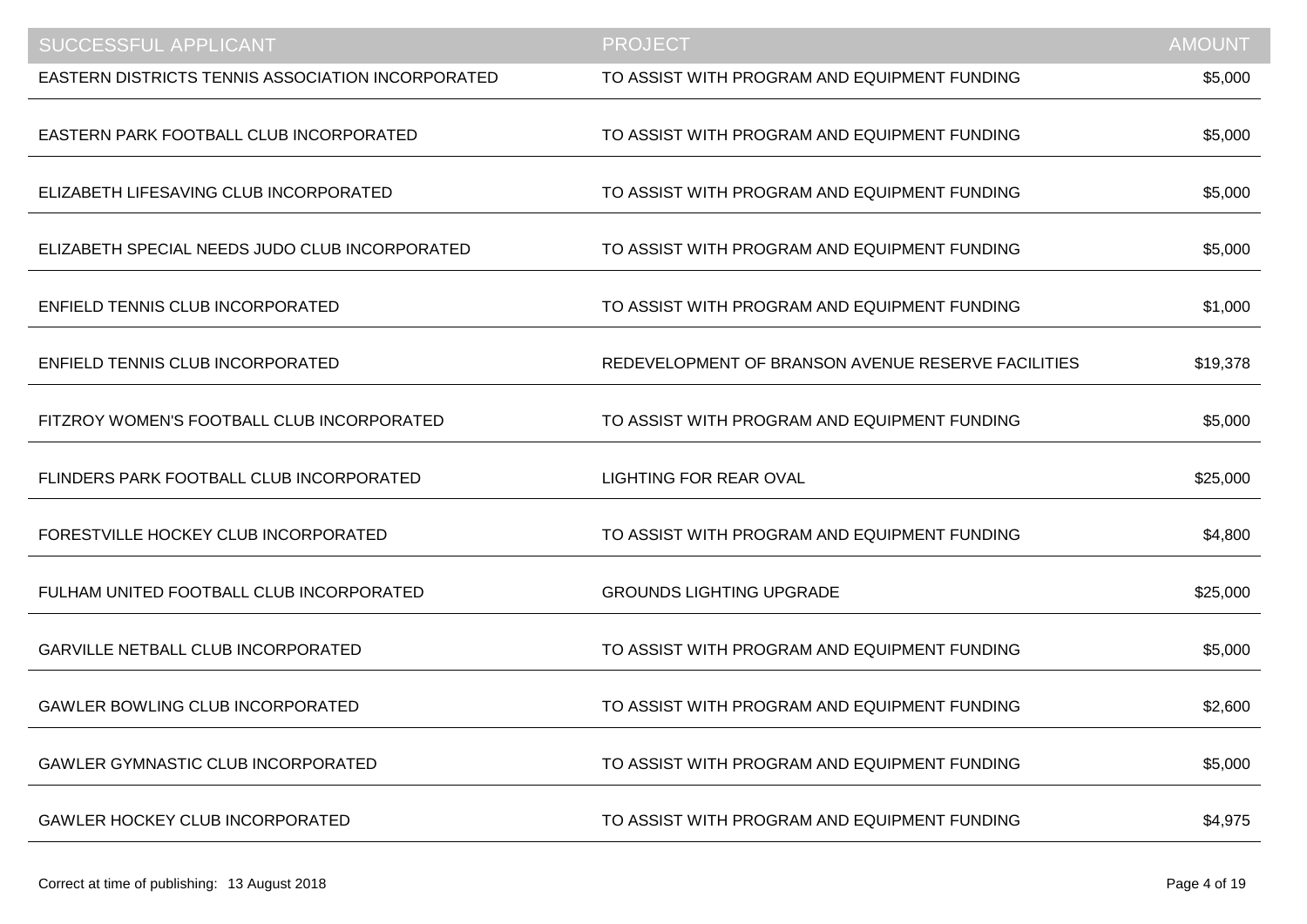| <b>SUCCESSFUL APPLICANT</b>                       | <b>PROJECT</b>                                                                   | <b>AMOUNT</b> |
|---------------------------------------------------|----------------------------------------------------------------------------------|---------------|
| <b>GAWLER PETANQUE CLUB INCORPORATED</b>          | TO ASSIST WITH PROGRAM AND EQUIPMENT FUNDING                                     | \$2,500       |
| GEPPS CROSS JUNIOR FOOTBALL CLUB INCORPORATED     | TO ASSIST WITH PROGRAM AND EQUIPMENT FUNDING                                     | \$4,000       |
| GIRL GUIDES SOUTH AUSTRALIA INCORPORATED          | TO ASSIST GAWLER GIRL GUIDES SA INC WITH PROGRAM AND<br><b>EQUIPMENT FUNDING</b> | \$4,950       |
| GIRL GUIDES SOUTH AUSTRALIA INCORPORATED          | TO ASSIST WITH PROGRAM AND EQUIPMENT FUNDING                                     | \$3,000       |
| <b>GLEESON FOOTBALL CLUB INCORPORATED</b>         | TO ASSIST WITH PROGRAM AND EQUIPMENT FUNDING                                     | \$5,000       |
| <b>GLENCOE FOOTBALL CLUB INCORPORATED</b>         | UP-GRADE OVAL FLOOD LIGHTING                                                     | \$25,000      |
| <b>GLENELG DISTRICT CRICKET CLUB INCORPORATED</b> | TO ASSIST WITH PROGRAM AND EQUIPMENT FUNDING                                     | \$4,511       |
| <b>GLENUNGA CRICKET CLUB INCORPORATED</b>         | <b>NET EXPANSION</b>                                                             | \$8,000       |
| GOLDEN GROVE LITTLE ATHLETIC CENTRE INCORPORATED  | TO ASSIST WITH PROGRAM AND EQUIPMENT FUNDING                                     | \$5,000       |
| GOODWOOD CRICKET CLUB INCORPORATED                | TO ASSIST WITH PROGRAM AND EQUIPMENT FUNDING                                     | \$5,000       |
| GT NETBALL CLUB INCORPORATED                      | TO ASSIST WITH PROGRAM AND EQUIPMENT FUNDING                                     | \$5,000       |
| GUMNUTS NETBALL CLUB INCORPORATED                 | TO ASSIST WITH PROGRAM AND EQUIPMENT FUNDING                                     | \$3,500       |
| HACKHAM FOOTBALL CLUB INCORPORATED                | TO ASSIST WITH PROGRAM AND EQUIPMENT FUNDING                                     | \$5,000       |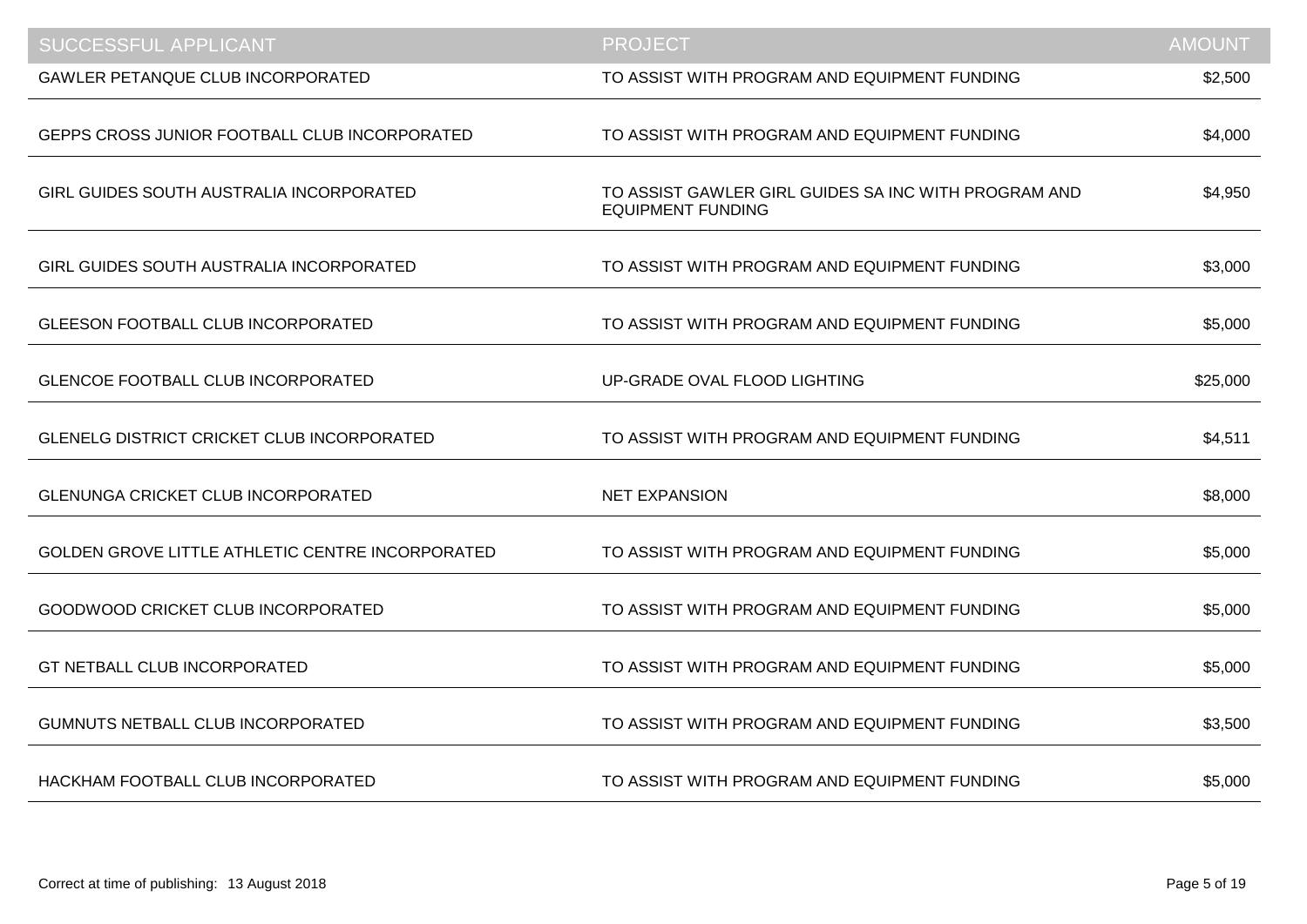| <b>SUCCESSFUL APPLICANT</b>                                                              | <b>PROJECT</b>                                      | <b>AMOUNT</b> |
|------------------------------------------------------------------------------------------|-----------------------------------------------------|---------------|
| HALLET COVE NETBALL CLUB INCORPORATED                                                    | TO ASSIST WITH PROGRAM AND EQUIPMENT FUNDING        | \$5,000       |
| HAMLEY BRIDGE COMMUNITY AND SPORTS CENTRE INCORPORATED                                   | FENCING - NEW TENNIS/NETBALL COURTS                 | \$18,150      |
| HAPPY VALLEY BOWLING CLUB INCORPORATED                                                   | TO ASSIST WITH PROGRAM AND EQUIPMENT FUNDING        | \$4,630       |
| HAWTHORN BOWLING CLUB INCORPORATED                                                       | PAVING OF UNSAFE DEGRADED CONCRETE WALKING SURFACES | \$25,000      |
| HILLS ARCHERS INCORPORATED                                                               | TO ASSIST WITH PROGRAM AND EQUIPMENT FUNDING        | \$5,000       |
| HOLMESDALE MEMORIAL TENNIS CLUB INCORPORATED                                             | TO ASSIST WITH PROGRAM AND EQUIPMENT FUNDING        | \$3,000       |
| HOPE VALLEY BOWLING AND COMMUNITY CLUB INCORPORATED                                      | TO ASSIST WITH PROGRAM AND EQUIPMENT FUNDING        | \$5,000       |
| HOPE VALLEY CRICKET CLUB INCORPORATED                                                    | TO ASSIST WITH PROGRAM AND EQUIPMENT FUNDING        | \$5,000       |
| <b>HOUGHTON INGLEWOOD &amp; HERMITAGE SOLDIERS' MEMORIAL PARK</b><br><b>INCORPORATED</b> | TO ASSIST WITH PROGRAM AND EQUIPMENT FUNDING        | \$5,000       |
| HUB GYMNASTICS CLUB INCORPORATED                                                         | TO ASSIST WITH PROGRAM AND EQUIPMENT FUNDING        | \$4,500       |
| INGLE FARM JUNIOR SOCCER CLUB INCORPORATED                                               | TO ASSIST WITH PROGRAM AND EQUIPMENT FUNDING        | \$3,500       |
| INGLE FARM LITTLE ATHLETICS CENTRE INCORPORATED                                          | TO ASSIST WITH PROGRAM AND EQUIPMENT FUNDING        | \$4,750       |
| INGLE FARM SQUASH CLUB INCORPORATED                                                      | TO ASSIST WITH PROGRAM AND EQUIPMENT FUNDING        | \$5,000       |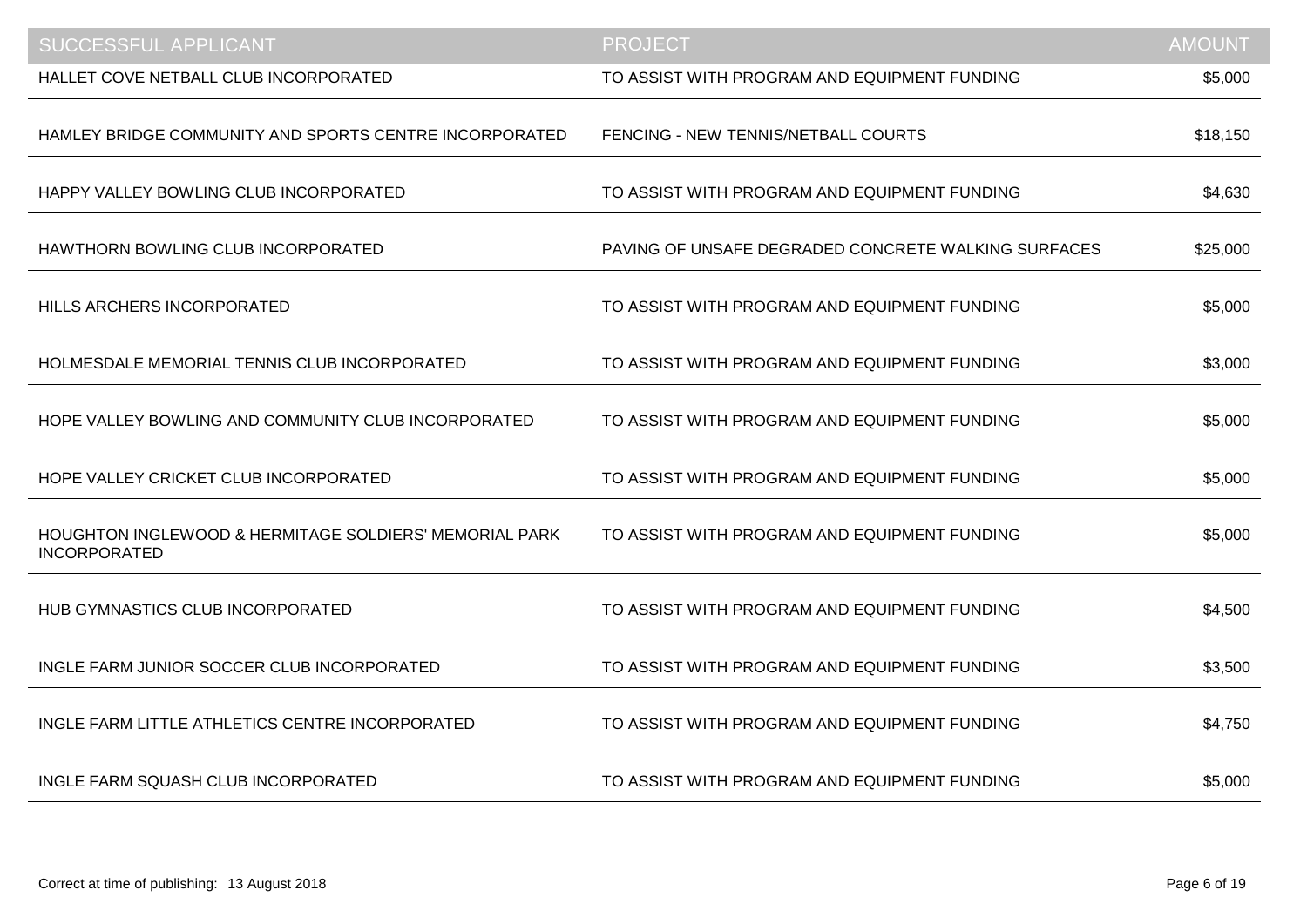| <b>SUCCESSFUL APPLICANT</b>                               | <b>PROJECT</b>                               | <b>AMOUNT</b> |
|-----------------------------------------------------------|----------------------------------------------|---------------|
| <b>INNOVATION CALISTHENICS CLUB INCORPORATED</b>          | TO ASSIST WITH PROGRAM AND EQUIPMENT FUNDING | \$5,000       |
| INTERNATIONAL CLAY TARGET CLUB INCORPORATED               | TO ASSIST WITH PROGRAM AND EQUIPMENT FUNDING | \$5,000       |
| <b>IRON KNOB BOWLING CLUB INCORPORATED</b>                | <b>SOLAR PANELS PROJECT</b>                  | \$15,850      |
| <b>IRONBANK CHERRY GARDENS FOOTBALL CLUB INCORPORATED</b> | TO ASSIST WITH PROGRAM AND EQUIPMENT FUNDING | \$4,000       |
| <b>ISLAND BOARD RIDERS INCORPORATED</b>                   | TO ASSIST WITH PROGRAM AND EQUIPMENT FUNDING | \$5,000       |
| JAMESTOWN AMATEUR SWIMMING CLUB INCORPORATED              | TO ASSIST WITH PROGRAM AND EQUIPMENT FUNDING | \$5,000       |
| KADINA BASKETBALL CLUB INCORPORATED                       | TO ASSIST WITH PROGRAM AND EQUIPMENT FUNDING | \$3,500       |
| KANGARILLA FOOTBALL CLUB INCORPORATED                     | TO ASSIST WITH PROGRAM AND EQUIPMENT FUNDING | \$5,000       |
| KENSINGTON GARDENS BOWLING AND TENNIS CLUB INCORPORATED   | TO ASSIST WITH PROGRAM AND EQUIPMENT FUNDING | \$5,000       |
| KENT TOWN SWIMMING CLUB INCORPORATED                      | TO ASSIST WITH PROGRAM AND EQUIPMENT FUNDING | \$5,000       |
| KERSBROOK FOOTBALL CLUB INCORPORATED                      | TO ASSIST WITH PROGRAM AND EQUIPMENT FUNDING | \$5,000       |
| LAKE ALBERT GOLF CLUB INCORPORATED                        | LAKE ALBERT GOLF CLUB SOLAR                  | \$23,000      |
| LANGHORNE CREEK NETBALL CLUB INCORPORATED                 | <b>COURT RESURFACING &amp; RE-FENCING</b>    | \$25,000      |
| LENSWOOD RANGES CRICKET CLUB INCORPORATED                 | TO ASSIST WITH PROGRAM AND EQUIPMENT FUNDING | \$1,998       |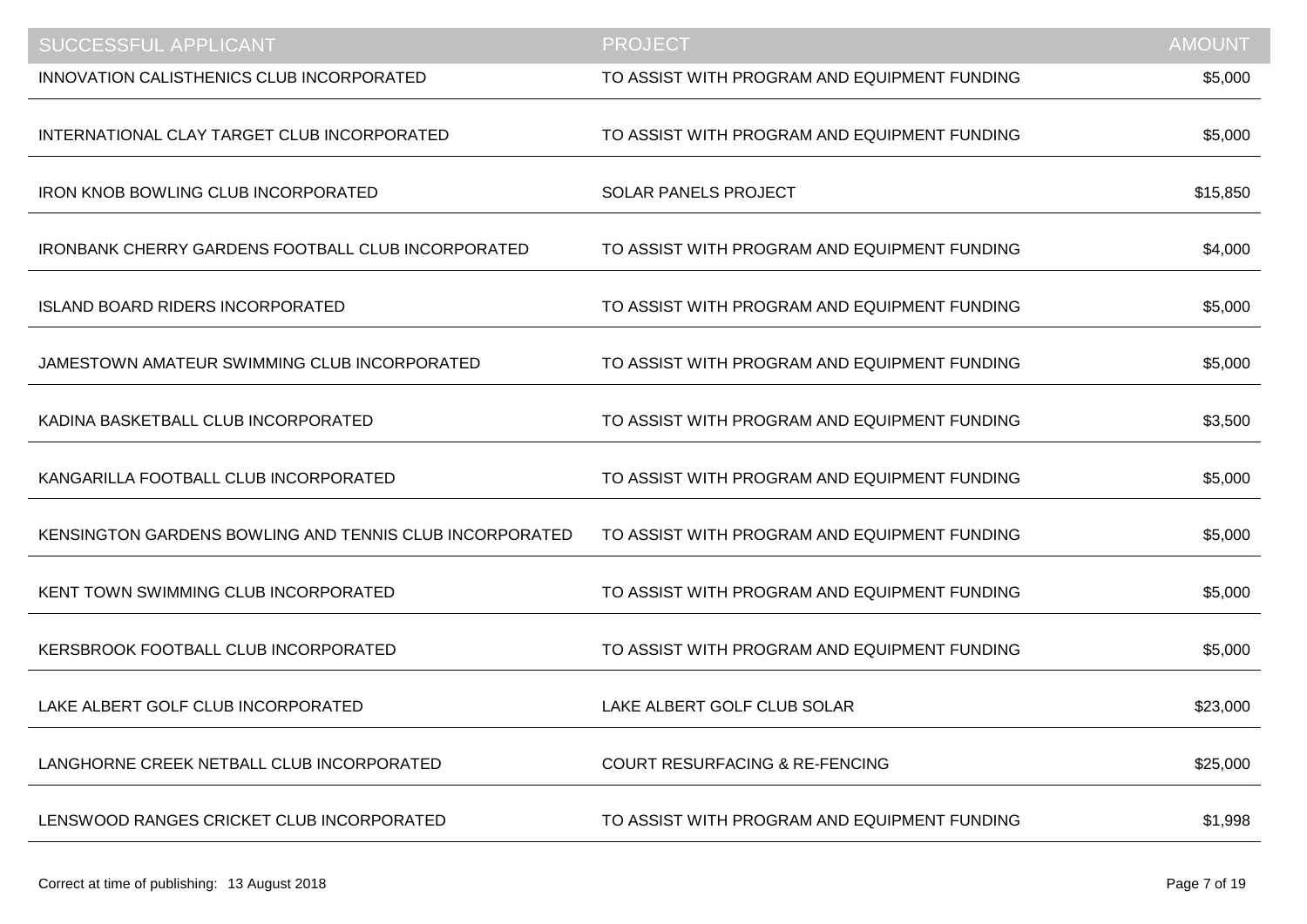| <b>SUCCESSFUL APPLICANT</b>                      | <b>PROJECT</b>                                          | <b>AMOUNT</b> |
|--------------------------------------------------|---------------------------------------------------------|---------------|
| LIL' ADELAIDE ROLLERS INCORPORATED               | TO ASSIST WITH PROGRAM AND EQUIPMENT FUNDING            | \$5,000       |
| LITTLEHAMPTON NETBALL CLUB INCORPORATED          | <b>COURT RESURFACE</b>                                  | \$10,631      |
| LOBETHAL LUTHERAN NETBALL CLUB INCORPORATED      | TO ASSIST WITH PROGRAM AND EQUIPMENT FUNDING            | \$3,000       |
| LOBETHAL TENNIS CLUB INCORPORATED                | COMMUNITY BASKET BALL RELOCATION                        | \$10,114      |
| LOCKLEYS FOOTBALL CLUB INCORPORATED              | TO ASSIST WITH PROGRAM AND EQUIPMENT FUNDING            | \$2,000       |
| LYRUP CLUB BOWLING CLUB INCORPORATED             | <b>BRICK WALL REPLACEMENT</b>                           | \$7,983       |
| MALLEE PARK FOOTBALL CLUB INCORPORATED           | TO ASSIST WITH PROGRAM AND EQUIPMENT FUNDING            | \$3,000       |
| MARION BOWLING CLUB INCORPORATED                 | TO ASSIST WITH PROGRAM AND EQUIPMENT FUNDING            | \$3,968       |
| MAWSON LAKES GOLF CLUB INCORPORATED              | <b>IRRIGATION UPGRADE</b>                               | \$20,000      |
| MEADOWS BOWLING CLUB INCORPORATED                | <b>LIGHTING FOR THE FUTURE</b>                          | \$24,000      |
| MERCEDES OLD COLLEGIATE SOCCER CLUB INCORPORATED | TO ASSIST WITH PROGRAM AND EQUIPMENT FUNDING            | \$4,482       |
| METEORS TRIATHLON CLUB INCORPORATED              | TO ASSIST WITH PROGRAM AND EQUIPMENT FUNDING            | \$4,250       |
| METRO UNITED WOMENS FOOTBALL CLUB INCORPORATED   | TO ASSIST WITH PROGRAM AND EQUIPMENT FUNDING            | \$4,500       |
| MIL LEL CRICKET CLUB INCORPORATED                | GROWING ACTIVITY FOR THE MIL LEL COMMUNITY SPORTING HUB | \$21,500      |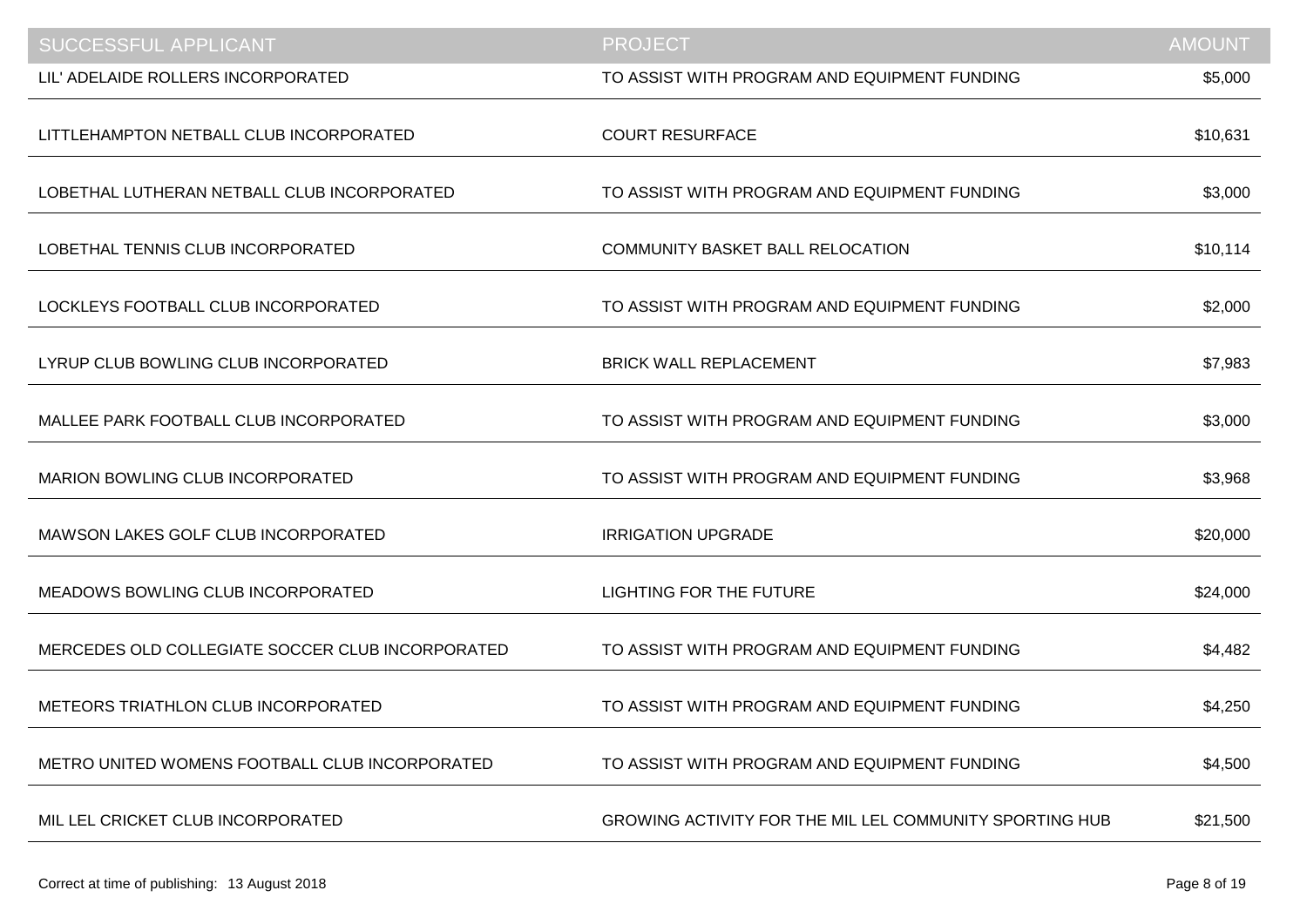| <b>SUCCESSFUL APPLICANT</b>                      | <b>PROJECT</b>                                    | <b>AMOUNT</b> |
|--------------------------------------------------|---------------------------------------------------|---------------|
| MILLSWOOD LAWN TENNIS CLUB INCORPORATED          | TO ASSIST WITH PROGRAM AND EQUIPMENT FUNDING      | \$4,000       |
| MINNIPA AND DISTRICTS SWIMMING POOL INCORPORATED | TODDLER POOL FULL RENOVATION.                     | \$9,000       |
| MODBURY HAWKS NETBALL CLUB INCORPORATED          | TO ASSIST WITH PROGRAM AND EQUIPMENT FUNDING      | \$2,500       |
| MODBURY VISTA SOCCER CLUB INCORPORATED           | TO ASSIST WITH PROGRAM AND EQUIPMENT FUNDING      | \$5,000       |
| MONASH BOWLING CLUB INCORPORATED                 | TO ASSIST WITH PROGRAM AND EQUIPMENT FUNDING      | \$5,000       |
| MONASH BOWLING CLUB INCORPORATED                 | <b>CLUBROOM RE-BUILD</b>                          | \$22,017      |
| MORPHETT VALE CRICKET CLUB INCORPORATED          | TO ASSIST WITH PROGRAM AND EQUIPMENT FUNDING      | \$5,000       |
| MORPHETT VALE MEMORIAL BOWLING CLUB INCORPORATED | PERGOLA PROTECTIVE BLINDS                         | \$6,500       |
| MORPHETT VALE MEMORIAL BOWLING CLUB INCORPORATED | TO ASSIST WITH PROGRAM AND EQUIPMENT FUNDING      | \$5,000       |
| MOUNT BARKER - HAHNDORF GOLF CLUB INCORPORATED   | TO ASSIST WITH PROGRAM AND EQUIPMENT FUNDING      | \$5,000       |
| MOUNT BURR UNITED FOOTBALL CLUB INCORPORATED     | TO ASSIST WITH PROGRAM AND EQUIPMENT FUNDING      | \$5,000       |
| MOUNT OSMOND GOLF CLUB INCORPORATED              | MT OSMOND GOLF CLUB - SOLAR PANEL PROJECT STAGE 2 | \$25,000      |
| MT. LOFTY KINDERGYM INCORPORATED                 | TO ASSIST WITH PROGRAM AND EQUIPMENT FUNDING      | \$5,000       |
| MUNNO PARA LITTLE ATHLETICS CENTRE INCORPORATED  | TO ASSIST WITH PROGRAM AND EQUIPMENT FUNDING      | \$5,000       |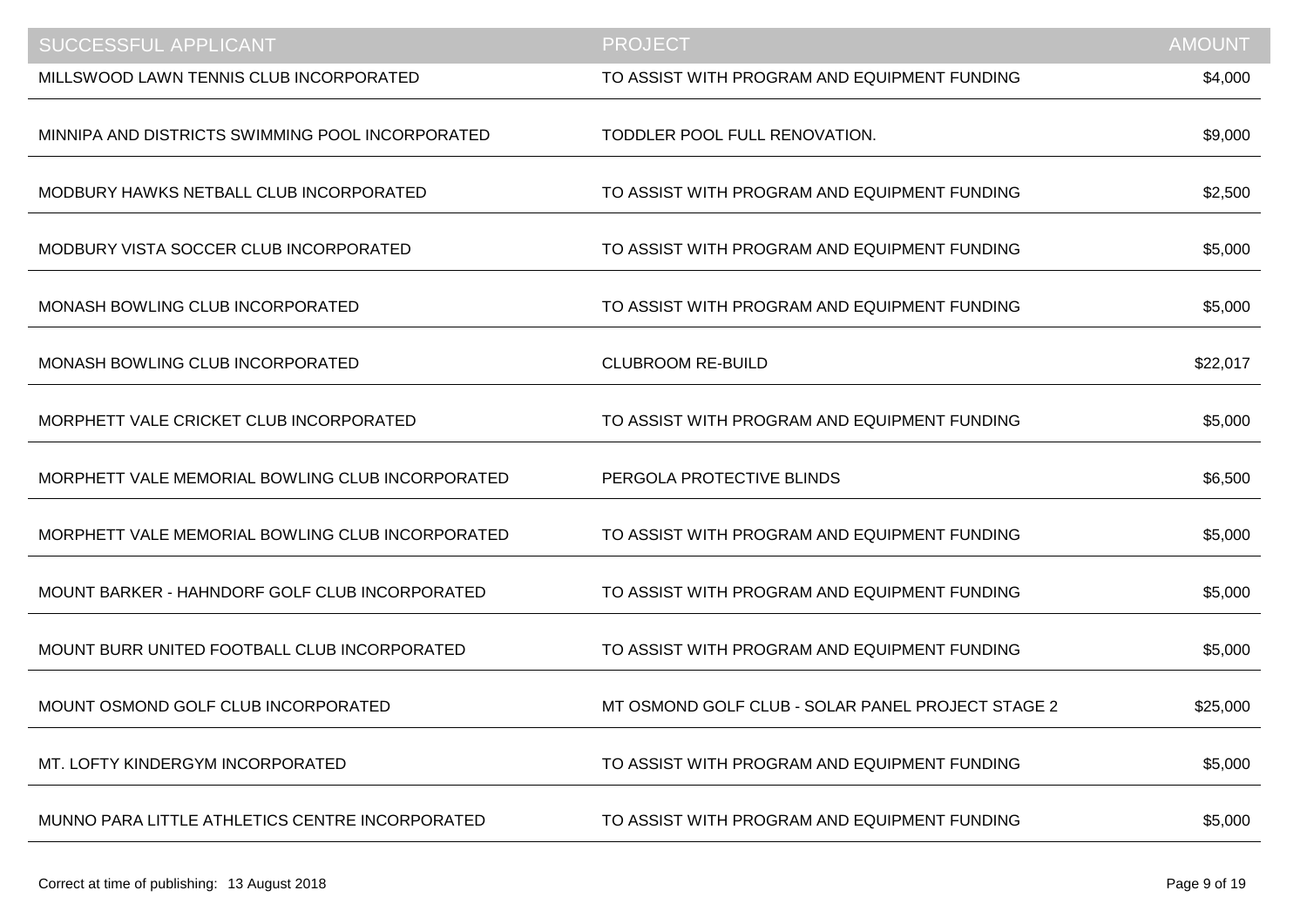| <b>SUCCESSFUL APPLICANT</b>                            | <b>PROJECT</b>                                              | <b>AMOUNT</b> |
|--------------------------------------------------------|-------------------------------------------------------------|---------------|
| MURRAY BRIDGE CROQUET CLUB INCORPORATED                | TO ASSIST WITH PROGRAM AND EQUIPMENT FUNDING                | \$5,000       |
| NAIRNE BREMER UNITED FOOTBALL CLUB INCORPORATED        | TO ASSIST WITH PROGRAM AND EQUIPMENT FUNDING                | \$5,000       |
| NAIRNE GOLF CLUB INCORPORATED                          | <b>IRRIGATION UPGRADE</b>                                   | \$7,000       |
| NOARLUNGA FOOTBALL & SPORTS CLUB INCORPORATED          | TO ASSIST WITH PROGRAM AND EQUIPMENT FUNDING                | \$5,000       |
| NORMANVILLE SURF LIFE SAVING CLUB INCORPORATED         | TO ASSIST WITH PROGRAM AND EQUIPMENT FUNDING                | \$5,000       |
| NORTH EAST HOCKEY CLUB INCORPORATED                    | TO ASSIST WITH PROGRAM AND EQUIPMENT FUNDING                | \$5,000       |
| NORTH SPORTSMAN'S CRICKET CLUB INCORPORATED            | TO ASSIST WITH PROGRAM AND EQUIPMENT FUNDING                | \$5,000       |
| NORTH VIKINGS INLINE HOCKEY CLUB INCORPORATED          | TO ASSIST WITH PROGRAM AND EQUIPMENT FUNDING                | \$3,675       |
| NORWOOD BASKETBALL CLUB INCORPORATED                   | TO ASSIST WITH PROGRAM AND EQUIPMENT FUNDING                | \$5,000       |
| NORWOOD BEARS VOLLEYBALL CLUB INCORPORATED             | TO ASSIST WITH PROGRAM AND EQUIPMENT FUNDING                | \$5,000       |
| OAKBANK GOLF CLUB INCORPORATED                         | <b>IMPROVING WATERING EFFICIENCY TO OAKBANK GOLF COURSE</b> | \$19,369      |
| OLD COLLEGIANS' RUGBY UNION FOOTBALL CLUB INCORPORATED | TO ASSIST WITH PROGRAM AND EQUIPMENT FUNDING                | \$5,000       |
| ORROROO COMMUNITY GYM INCORPORATED                     | RENOVATION OF THE ORROROO COMMUNITY GYM FACILITIES          | \$19,000      |
| ORROROO EQUINE CLUB INCORPORATED                       | <b>SAFE HORSE ARENA</b>                                     | \$12,252      |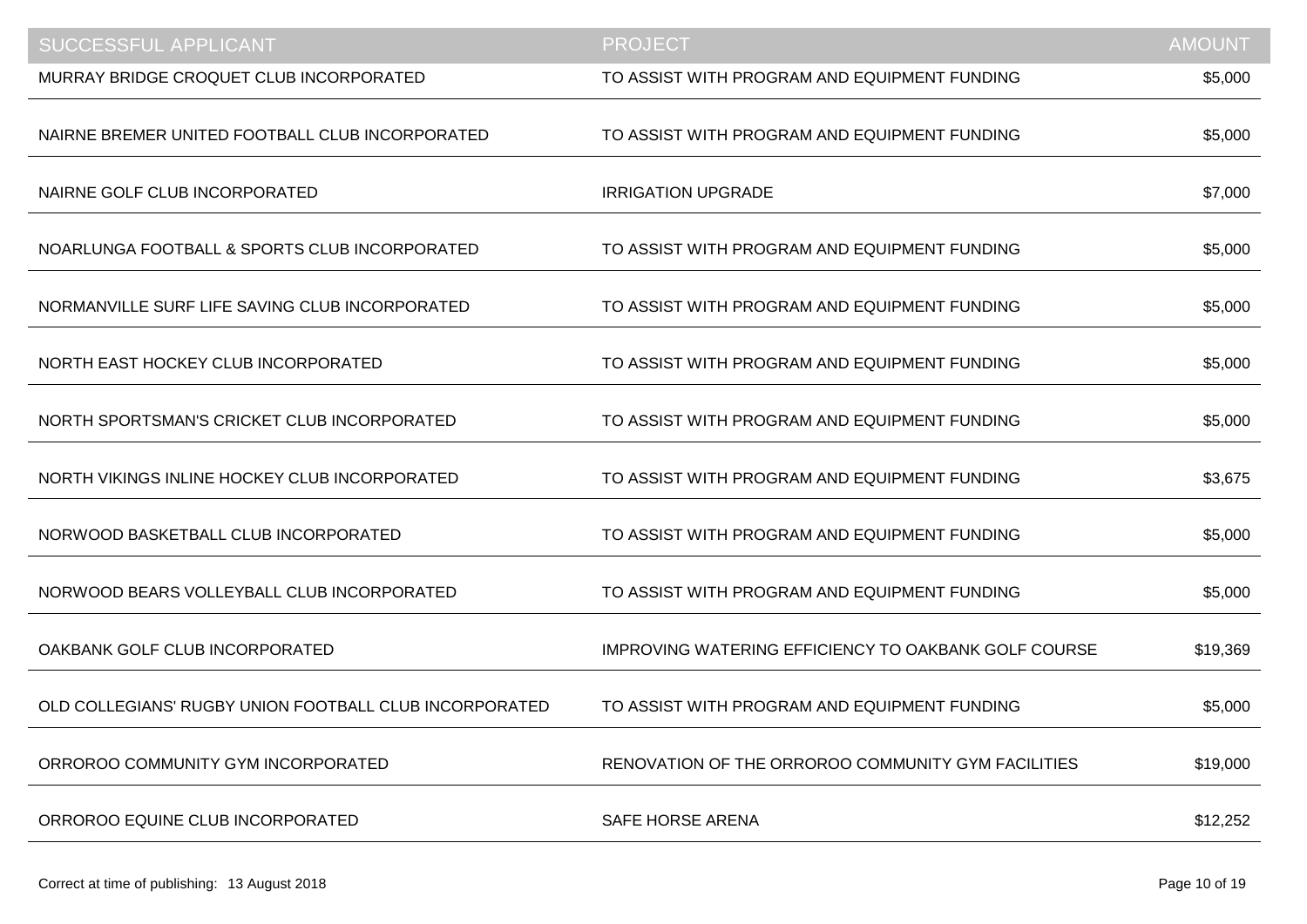| <b>SUCCESSFUL APPLICANT</b>                                                | <b>PROJECT</b>                               | <b>AMOUNT</b> |
|----------------------------------------------------------------------------|----------------------------------------------|---------------|
| PARA HILLS BOWLING CLUB INCORPORATED                                       | TO ASSIST WITH PROGRAM AND EQUIPMENT FUNDING | \$3,000       |
| PARA HILLS FOOTBALL AND SPORTS CLUB INCORPORATED                           | TO ASSIST WITH PROGRAM AND EQUIPMENT FUNDING | \$4,000       |
| PARA HILLS TENNIS CLUB INCORPORATED                                        | TENNIS COURT LIGHTING UPGRADE COURTS 1-6     | \$25,000      |
| PARACOMBE PONY AND EQUESTRIAN CLUB INCORPORATED                            | TO ASSIST WITH PROGRAM AND EQUIPMENT FUNDING | \$5,000       |
| PARAFIELD GARDENS JUDO CLUB INCORPORATED                                   | TO ASSIST WITH PROGRAM AND EQUIPMENT FUNDING | \$3,000       |
| PAYNEHAM CRICKET CLUB INCORPORATED                                         | TO ASSIST WITH PROGRAM AND EQUIPMENT FUNDING | \$3,000       |
| PAYTON CALISTHENICS COLLEGE SOCIAL CLUB ASSOCIATION<br><b>INCORPORATED</b> | TO ASSIST WITH PROGRAM AND EQUIPMENT FUNDING | \$5,000       |
| PEGASUS PONY CLUB INCORPORATED                                             | TO ASSIST WITH PROGRAM AND EQUIPMENT FUNDING | \$5,000       |
| PEGASUS PONY CLUB INCORPORATED                                             | <b>SOLAR PANELS</b>                          | \$7,930       |
| PEMBROKE OLD SCHOLARS SOCCER CLUB INCORPORATED                             | POSSC LIGHT POLE INSTALLATION                | \$25,000      |
| PENFIELD GOLF CLUB INCORPORATED                                            | NEW ROOF FOR GOLF BUGGIES                    | \$18,750      |
| PLATINUM JUDO CLUB INCORPORATED                                            | TO ASSIST WITH PROGRAM AND EQUIPMENT FUNDING | \$5,000       |
| PLYMPTON SPORTING AND RECREATION CLUB INCORPORATED                         | TO ASSIST WITH PROGRAM AND EQUIPMENT FUNDING | \$5,000       |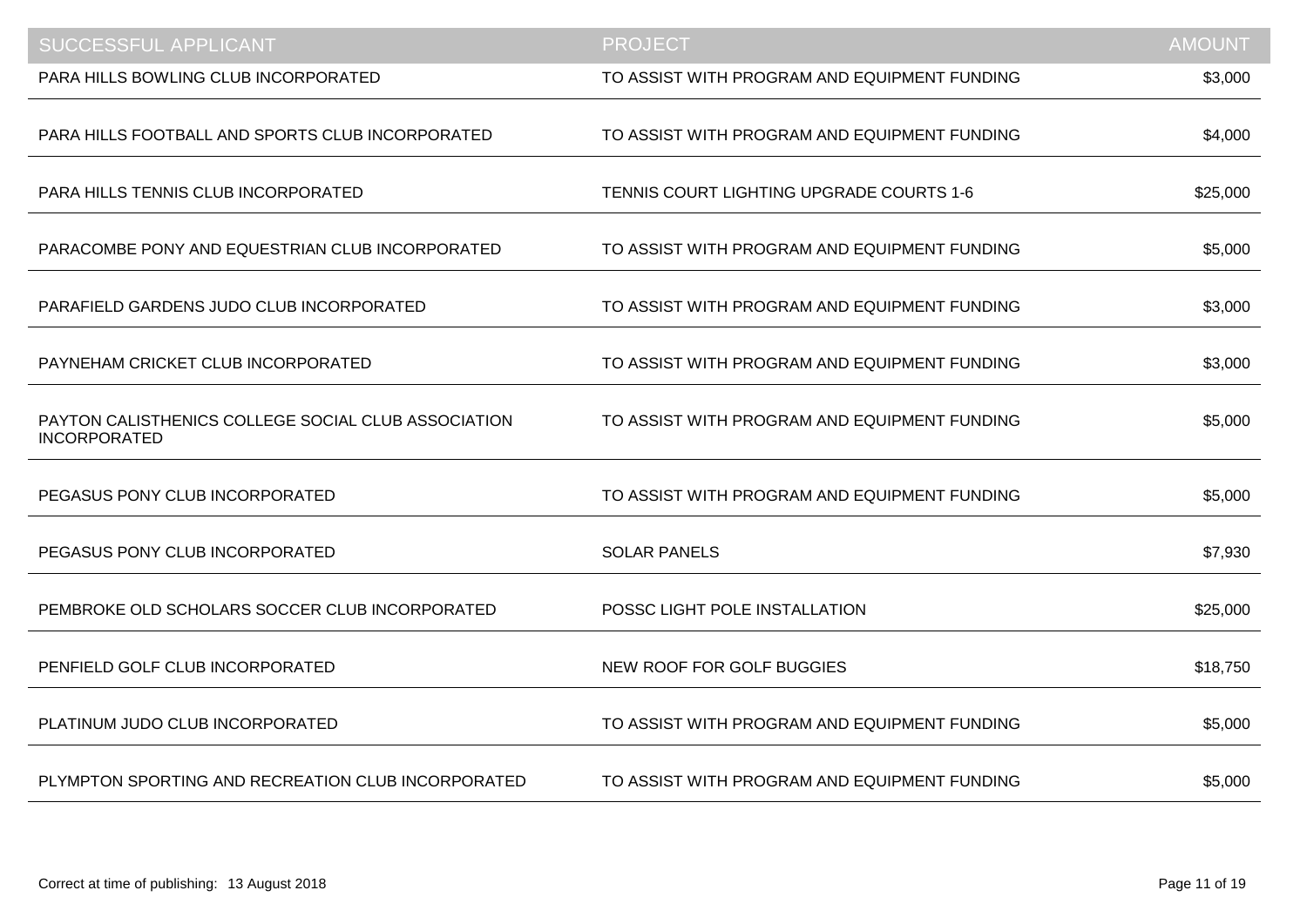| <b>SUCCESSFUL APPLICANT</b>                             | <b>PROJECT</b>                               | <b>AMOUNT</b> |
|---------------------------------------------------------|----------------------------------------------|---------------|
| PLYMPTON/HALIFAX CALISTHENICS CLUB INCORPORATED         | TO ASSIST WITH PROGRAM AND EQUIPMENT FUNDING | \$4,000       |
| PORSCHE CLUB OF SOUTH AUSTRALIA INCORPORATED            | TO ASSIST WITH PROGRAM AND EQUIPMENT FUNDING | \$5,000       |
| PORT ADELAIDE ATHLETIC CLUB INCORPORATED                | <b>SOLAR ENERGY</b>                          | \$14,900      |
| PORT AUGUSTA TENNIS ASSOCIATION INCORPORATED            | TO ASSIST WITH PROGRAM AND EQUIPMENT FUNDING | \$4,844       |
| PORT ELLIOT TENNIS CLUB INCORPORATED                    | <b>COURT LIGHTING, STAGE 2</b>               | \$25,000      |
| PORT LINCOLN BOWLING CLUB INCORPORATED                  | TO ASSIST WITH PROGRAM AND EQUIPMENT FUNDING | \$4,000       |
| PORT MACDONNELL NETBALL CLUB INCORPORATED               | NEW VIEWING AREA AND STORAGE FACILITY        | \$8,500       |
| PORT NOARLUNGA CRICKET CLUB INCORPORATED                | TO ASSIST WITH PROGRAM AND EQUIPMENT FUNDING | \$5,000       |
| PORT WAKEFIELD BOWLING CLUB INCORPORATED                | TO ASSIST WITH PROGRAM AND EQUIPMENT FUNDING | \$3,000       |
| PROSPECT AND ENFIELD KINDERGYM INCORPORATED             | COOL KINDERGYMERS = HAPPY, ACTIVE KIDS!      | \$24,523      |
| PURNONG & DISTRICTS PROGRESS ASSOCIATION INCORPORATED   | <b>ADULT FITNESS PARK</b>                    | \$12,000      |
| RAUKKAN COMMUNITY COUNCIL INCORPORATED                  | RAUKKAN COMMUNITY COURTS PROJECT             | \$17,578      |
| REYNELLA - BRAEVIEW SCHOOL OF CALISTHENICS INCORPORATED | TO ASSIST WITH PROGRAM AND EQUIPMENT FUNDING | \$4,250       |
| REYNELLA CRICKET CLUB INCORPORATED                      | TO ASSIST WITH PROGRAM AND EQUIPMENT FUNDING | \$4,250       |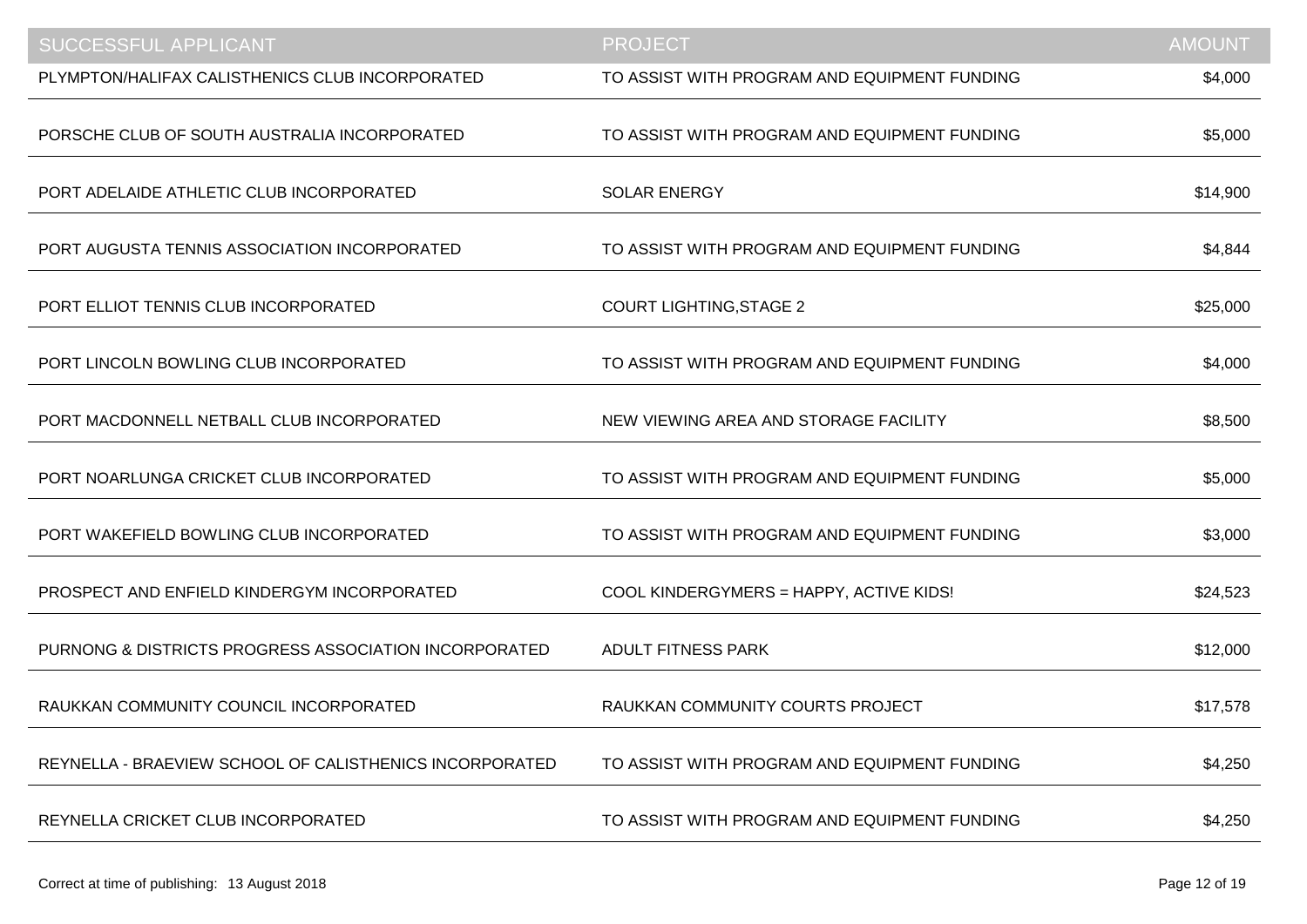| <b>SUCCESSFUL APPLICANT</b>                            | <b>PROJECT</b>                                      | <b>AMOUNT</b> |
|--------------------------------------------------------|-----------------------------------------------------|---------------|
| REYNELLA SMALLBORE & AIR RIFLE CLUB INCORPORATED       | TO ASSIST WITH PROGRAM AND EQUIPMENT FUNDING        | \$5,000       |
| ROWE PARK UNITED INCORPORATED                          | TO ASSIST WITH PROGRAM AND EQUIPMENT FUNDING        | \$4,000       |
| SACRED HEART OLD COLLEGIANS FOOTBALL CLUB INCORPORATED | TO ASSIST WITH PROGRAM AND EQUIPMENT FUNDING        | \$5,000       |
| SALISBURY BOWLING CLUB INCORPORATED                    | SHADED SPECTATOR VIEWING AREA                       | \$25,000      |
| SALISBURY FOOTBALL CLUB INCORPORATED                   | TO ASSIST WITH PROGRAM AND EQUIPMENT FUNDING        | \$5,000       |
| SALISBURY UNITED JUNIOR SOCCER CLUB INCORPORATED       | TO ASSIST WITH PROGRAM AND EQUIPMENT FUNDING        | \$5,000       |
| SAPPHIRES NETBALL CLUB INCORPORATED                    | TO ASSIST WITH PROGRAM AND EQUIPMENT FUNDING        | \$5,000       |
| SEACLIFF COMMUNITY RECREATION ASSOCIATION INCORPORATED | TO ASSIST WITH PROGRAM AND EQUIPMENT FUNDING        | \$5,000       |
| SEACLIFF COMMUNITY RECREATION ASSOCIATION INCORPORATED | MAXIMISING USE OF THE CENTRE                        | \$25,000      |
| SEACLIFF SURF LIFE SAVING CLUB INCORPORATED            | TO ASSIST WITH PROGRAM AND EQUIPMENT FUNDING        | \$5,000       |
| SEAVIEW CALISTHENIC COLLEGE INCORPORATED               | TO ASSIST WITH PROGRAM AND EQUIPMENT FUNDING        | \$5,000       |
| SEAVIEW ROAD BOARDRIDERS INCORPORATED                  | TO ASSIST WITH PROGRAM AND EQUIPMENT FUNDING        | \$5,000       |
| SOMERTON PARK TENNIS CLUB INCORPORATED                 | REDUCING POWER COSTS - INSTALLATION OF SOLAR PANELS | \$6,950       |
| SOUTH ADELAIDE PANTHERS FC INCORPORATED                | TO ASSIST WITH PROGRAM AND EQUIPMENT FUNDING        | \$5,000       |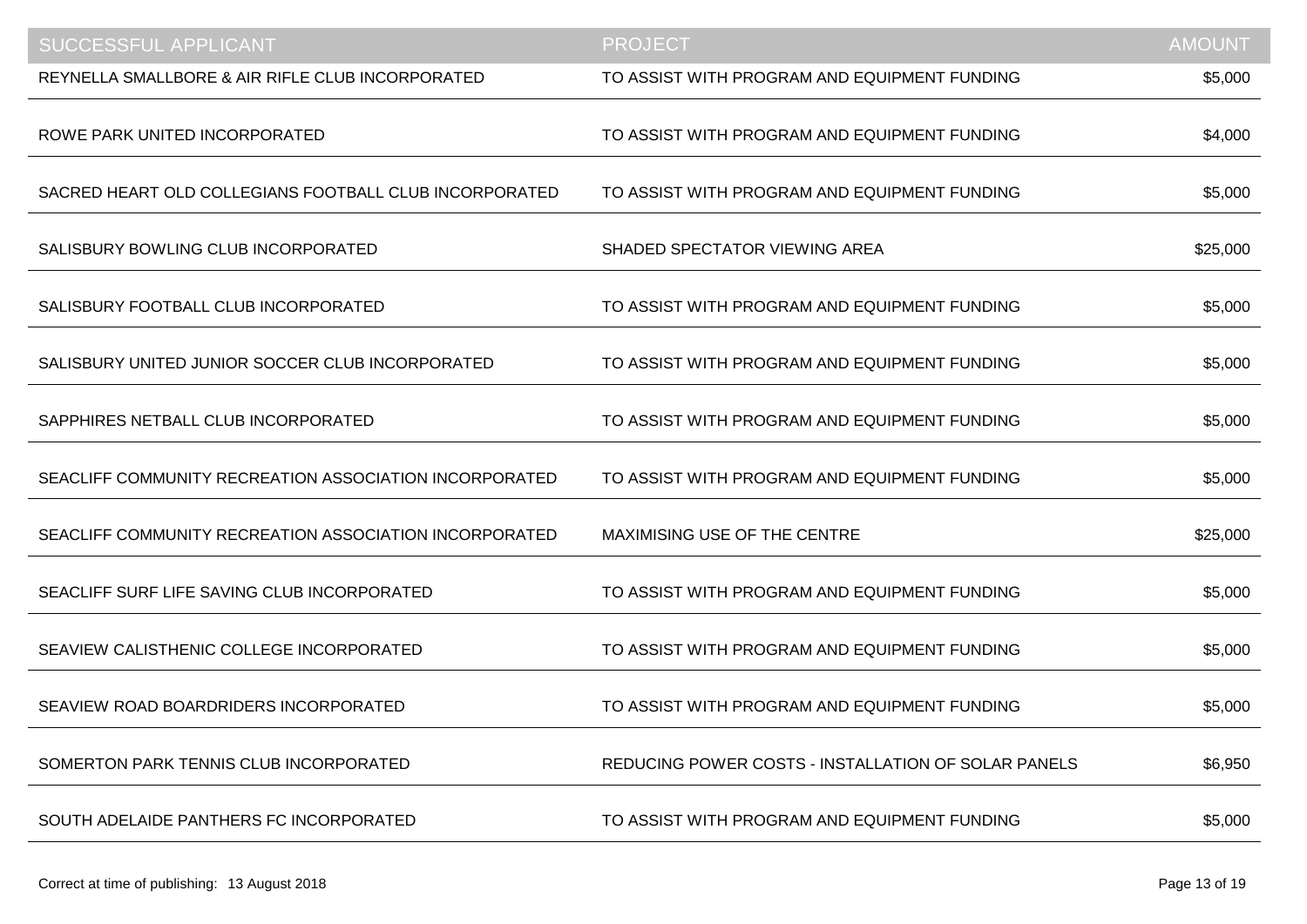| <b>SUCCESSFUL APPLICANT</b>                                                     | <b>PROJECT</b>                                     | <b>AMOUNT</b> |
|---------------------------------------------------------------------------------|----------------------------------------------------|---------------|
| SOUTH AUSTRALIAN CRICKET UMPIRES AND SCORERS ASSOCIATION<br><b>INCORPORATED</b> | TO ASSIST WITH PROGRAM AND EQUIPMENT FUNDING       | \$3,000       |
| SOUTH AUSTRALIAN KENDO ASSOCIATION INCORPORATED                                 | TO ASSIST WITH PROGRAM AND EQUIPMENT FUNDING       | \$5,000       |
| SOUTH AUSTRALIAN SYNCHRONISED ICE SKATING CLUB<br><b>INCORPORATED</b>           | TO ASSIST WITH PROGRAM AND EQUIPMENT FUNDING       | \$5,000       |
| SOUTHERN FOOTBALL LEAGUE INCORPORATED                                           | TO ASSIST WITH PROGRAM AND EQUIPMENT FUNDING       | \$5,000       |
| SOUTHERN HILLS LITTLE ATHLETICS CENTRE INCORPORATED                             | TO ASSIST WITH PROGRAM AND EQUIPMENT FUNDING       | \$5,000       |
| SOUTHERN UNITED NETBALL ASSOCIATION INCORPORATED                                | TO ASSIST WITH PROGRAM AND EQUIPMENT FUNDING       | \$5,000       |
| SOUTHERN VALES ARCHERY CLUB INCORPORATED                                        | TO ASSIST WITH PROGRAM AND EQUIPMENT FUNDING       | \$5,000       |
| SPALDING AMATEUR SWIMMING CLUB INCORPORATED                                     | DISABLED ACCESS TO THE SPALDING SWIMMING CENTRE    | \$5,200       |
| SPEEDWAY RIDERS' ASSOCIATION OF SOUTH AUSTRALIA<br><b>INCORPORATED</b>          | <b>INFRASTRUCTURE COMPLETION</b>                   | \$5,700       |
| ST MONICA'S CATHOLIC PARISH NETBALL CLUB INCORPORATED                           | TO ASSIST WITH PROGRAM AND EQUIPMENT FUNDING       | \$5,000       |
| STANSBURY SPORTS AND COMMUNITY CLUB INCORPORATED                                | SUPPLY & IRRIGATION SYSTEM FOR STANSBURY TOWN OVAL | \$25,000      |
| STEEL CITY HOCKEY CLUB INCORPORATED                                             | TO ASSIST WITH PROGRAM AND EQUIPMENT FUNDING       | \$5,000       |
| STEEL UNITED SOCCER & SOCIAL CLUB INCORPORATED                                  | TO ASSIST WITH PROGRAM AND EQUIPMENT FUNDING       | \$5,000       |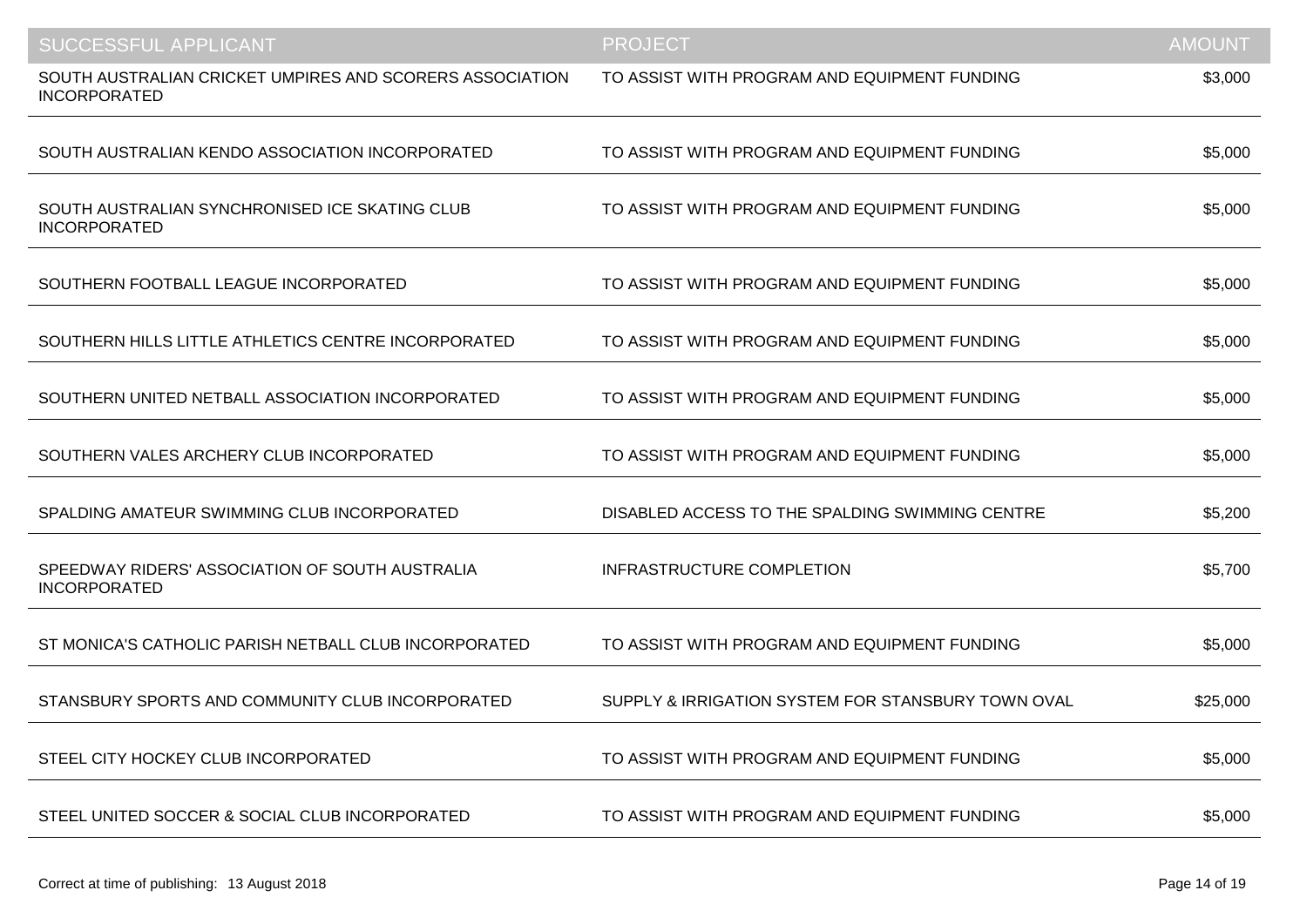| <b>SUCCESSFUL APPLICANT</b>                                             | <b>PROJECT</b>                                                                | <b>AMOUNT</b> |
|-------------------------------------------------------------------------|-------------------------------------------------------------------------------|---------------|
| STRATHALBYN TENNIS CLUB INCORPORATED                                    | TENNIS BACKSTOP FENCING REPLACEMENT                                           | \$10,000      |
| STREAKY BAY PISTOL CLUB INCORPORATED                                    | TO ASSIST WITH PROGRAM AND EQUIPMENT FUNDING                                  | \$3,000       |
| SUBSONIX DRAGON BOAT CLUB INCORPORATED                                  | TO ASSIST WITH PROGRAM AND EQUIPMENT FUNDING                                  | \$4,500       |
| TAILEM BEND CRICKET CLUB INCORPORATED                                   | TO ASSIST WITH PROGRAM AND EQUIPMENT FUNDING                                  | \$5,000       |
| TEA TREE GULLY CROQUET CLUB INCORPORATED                                | TO ASSIST WITH PROGRAM AND EQUIPMENT FUNDING                                  | \$4,000       |
| TEA TREE GULLY GYMSPORTS INCORPORATED                                   | TO ASSIST WITH PROGRAM AND EQUIPMENT FUNDING                                  | \$3,750       |
| THE BAROSSA, LIGHT & GAWLER FOOTBALL ASSOCIATION<br><b>INCORPORATED</b> | TO ASSIST WITH PROGRAM AND EQUIPMENT FUNDING                                  | \$5,000       |
| THE CUDLEE CREEK TENNIS & BASKET BALL CLUB INCORPORATED                 | TO ASSIST WITH PROGRAM AND EQUIPMENT FUNDING                                  | \$5,000       |
| THE FLINDERS FLAMES WOMEN'S SOCCER CLUB INCORPORATED                    | TO ASSIST WITH PROGRAM AND EQUIPMENT FUNDING                                  | \$5,000       |
| THE FLINDERS UNIVERSITY FOOTBALL CLUB INCORPORATED                      | TO ASSIST WITH PROGRAM AND EQUIPMENT FUNDING                                  | \$5,000       |
| THE GOODWOOD SAINTS FOOTBALL CLUB INCORPORATED                          | TO ASSIST WITH PROGRAM AND EQUIPMENT FUNDING                                  | \$2,000       |
| THE HENLEY & GRANGE BASEBALL CLUB INCORPORATED                          | REPLACEMENT OF ARTIFICAL GRASS IN BASEBALL PRACTICE HITTING<br><b>TUNNELS</b> | \$15,268      |
| THE NORTH HAVEN FOOTBALL CLUB INCORPORATED                              | AIR CONDITIONING AND VERANDAH REPAIRS                                         | \$20,460      |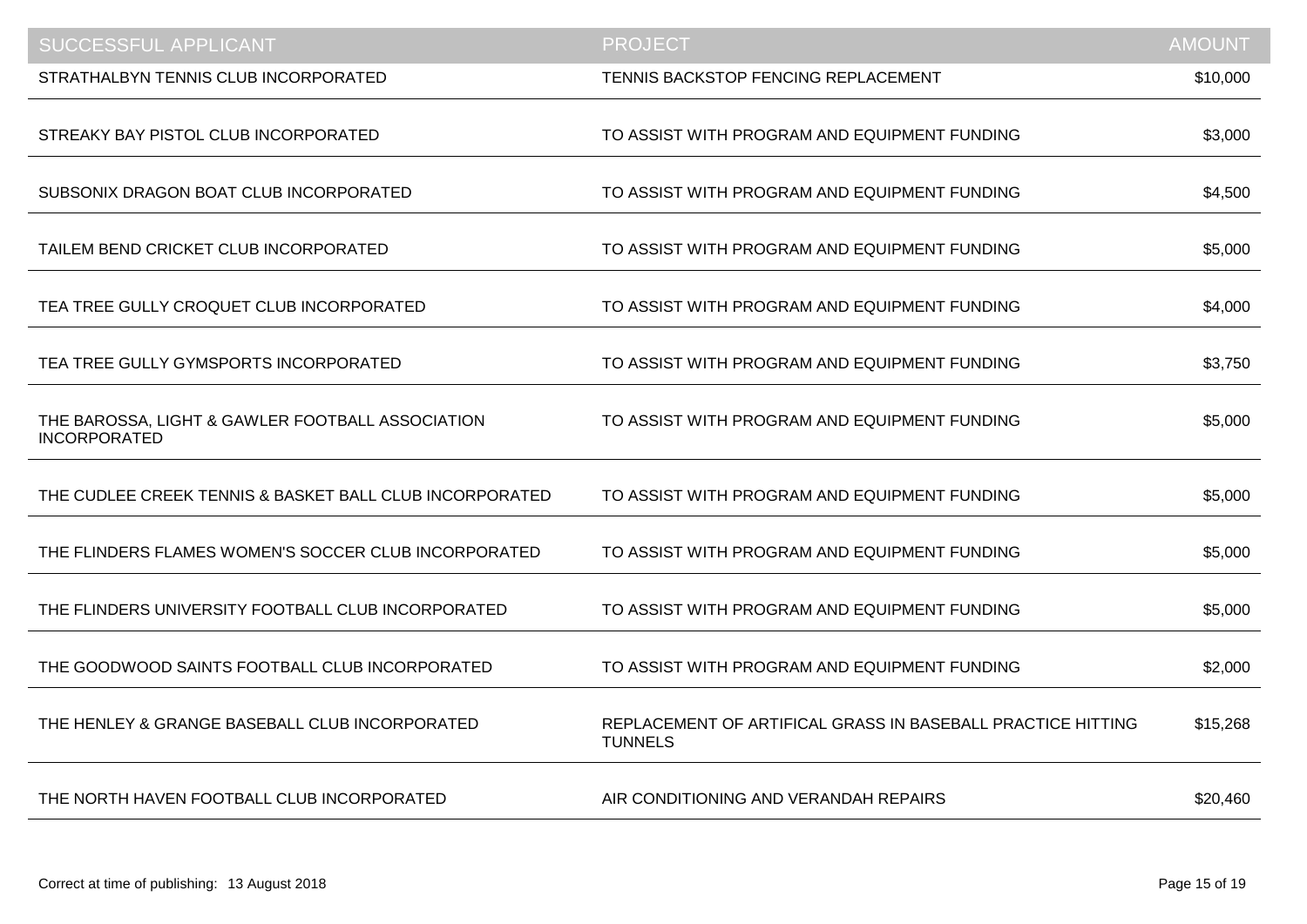| SUCCESSFUL APPLICANT                                                               | <b>PROJECT</b>                                                                  | <b>AMOUNT</b> |
|------------------------------------------------------------------------------------|---------------------------------------------------------------------------------|---------------|
| THE PLAYFORD CITY BASEBALL CLUB INCORPORATED                                       | TO ASSIST WITH PROGRAM AND EQUIPMENT FUNDING                                    | \$5,000       |
| THE SCOUT ASSOCIATION OF AUSTRALIA, SOUTH AUSTRALIAN<br><b>BRANCH INCORPORATED</b> | TO ASSIST STRADBROKE SCOUT GROUP WITH PROGRAM AND<br><b>EQUIPMENT FUNDING</b>   | \$5,000       |
| THE SCOUT ASSOCIATION OF AUSTRALIA, SOUTH AUSTRALIAN<br><b>BRANCH INCORPORATED</b> | TO ASSIST 1ST RIVERTON SCOUT GROUP WITH PROGRAM AND<br><b>EQUIPMENT FUNDING</b> | \$5,000       |
| THE SCOUT ASSOCIATION OF AUSTRALIA, SOUTH AUSTRALIAN<br><b>BRANCH INCORPORATED</b> | TO ASSIST WATER ACTIVITIES GROUP WITH PROGRAM AND EQUIPMENT<br><b>FUNDING</b>   | \$5,000       |
| THE SCOUT ASSOCIATION OF AUSTRALIA, SOUTH AUSTRALIAN<br><b>BRANCH INCORPORATED</b> | TO ASSIST MT LOFTY SCOUT GROUP WITH PROGRAM AND EQUIPMENT<br><b>FUNDING</b>     | \$5,000       |
| THE SCOUT ASSOCIATION OF AUSTRALIA, SOUTH AUSTRALIAN<br><b>BRANCH INCORPORATED</b> | TO ASSIST FULLARTON SCOUT GROUP WITH PROGRAM AND<br><b>EQUIPMENT FUNDING</b>    | \$5,000       |
| THE SOUTHERN BREAKERS SOCCER CLUB INCORPORATED                                     | TO ASSIST WITH PROGRAM AND EQUIPMENT FUNDING                                    | \$5,000       |
| THE TROPHY BOWHUNTING CLUB OF S.A. INCORPORATED                                    | TO ASSIST WITH PROGRAM AND EQUIPMENT FUNDING                                    | \$2,500       |
| THE WILLUNGA RECREATION AND SPORTING CENTRE<br><b>INCORPORATED</b>                 | UPGRADING OF SPORT FLOORING, BOXING BAG RAILINGS                                | \$11,000      |
| TINTINARA GOLF CLUB INCORPORATED                                                   | TO ASSIST WITH PROGRAM AND EQUIPMENT FUNDING                                    | \$5,000       |
| TINTOOKIES ORIENTEERING CLUB INCORPORATED                                          | TO ASSIST WITH PROGRAM AND EQUIPMENT FUNDING                                    | \$4,888       |
| TORRENS ROWING CLUB INCORPORATED                                                   | TO ASSIST WITH PROGRAM AND EQUIPMENT FUNDING                                    | \$5,000       |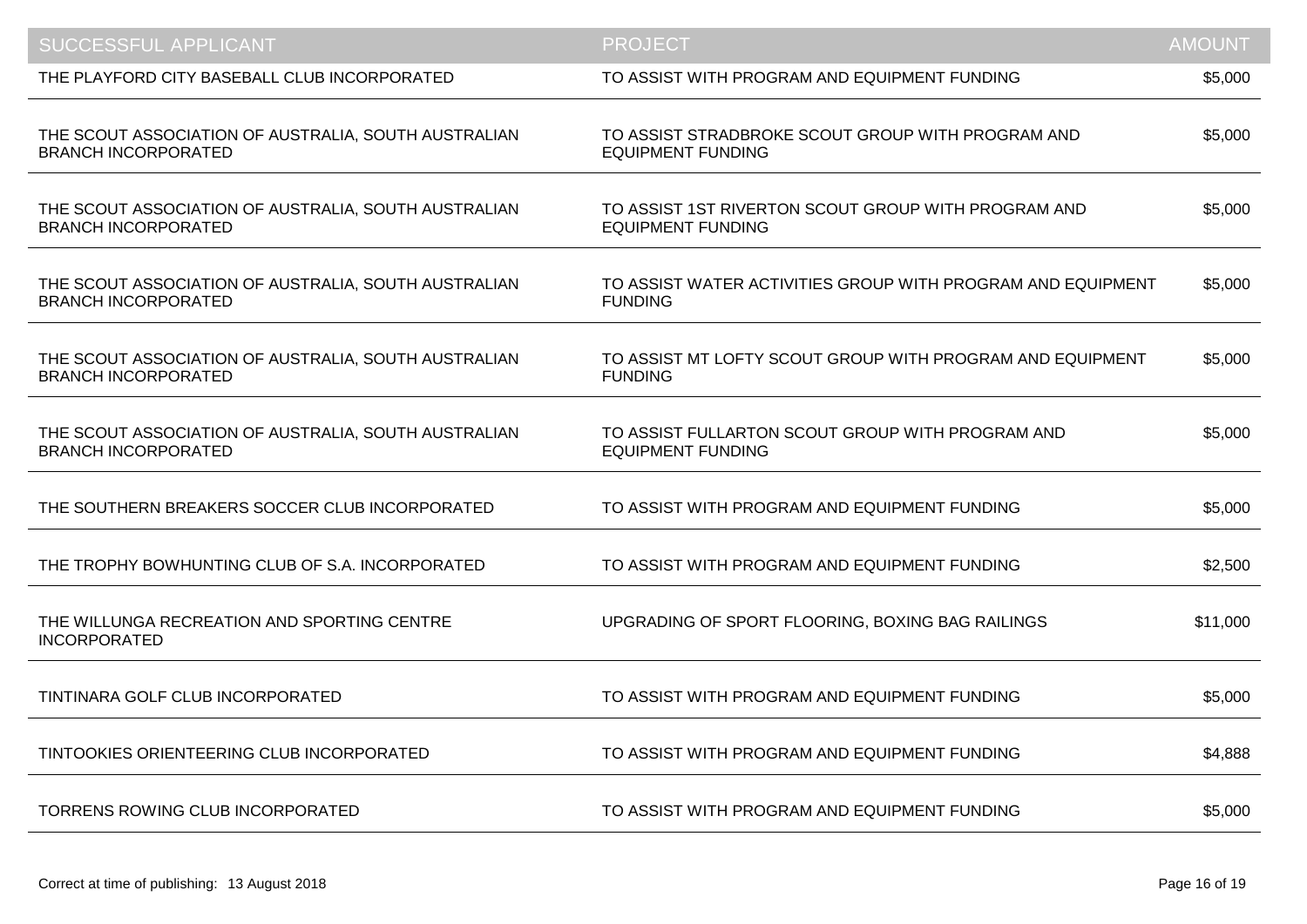| SUCCESSFUL APPLICANT                                                | <b>PROJECT</b>                                            | <b>AMOUNT</b> |
|---------------------------------------------------------------------|-----------------------------------------------------------|---------------|
| TORRENSVILLE BOWLING CLUB INCORPORATED                              | IRRIGATION REPLACEMENT ON EXISTING GREENS                 | \$20,000      |
| TRANMERE BOWLING AND TENNIS CLUB INCORPORATED                       | FLOODLIGHT UPGRADE 2018                                   | \$15,000      |
| <b>TRIKINGS INCORPORATED</b>                                        | TO ASSIST WITH PROGRAM AND EQUIPMENT FUNDING              | \$5,000       |
| TRINITY GARDENS BOWLING CLUB INCORPORATED                           | UPGRADE THE PLAYING SURFACE OF THE NORTHERN BOWLING GREEN | \$20,500      |
| TRINITY GARDENS BOWLING CLUB INCORPORATED                           | TO ASSIST WITH PROGRAM AND EQUIPMENT FUNDING              | \$4,000       |
| UNLEY FOOTBALL CLUB INCORPORATED                                    | <b>RAISING THE SAFETY FENCE</b>                           | \$19,618      |
| UNLEY FOOTBALL CLUB INCORPORATED                                    | TO ASSIST WITH PROGRAM AND EQUIPMENT FUNDING              | \$3,800       |
| UNLEY PARK SPORTS CLUB INCORPORATED                                 | PLAYING AREA LIGHTING UPGRADE                             | \$22,000      |
| UNLEY UNITED SOCCER CLUB INCORPORATED                               | TO ASSIST WITH PROGRAM AND EQUIPMENT FUNDING              | \$3,500       |
| VICTOR HARBOR FOOTBALL CLUB INCORPORATED                            | TO ASSIST WITH PROGRAM AND EQUIPMENT FUNDING              | \$5,000       |
| VICTOR HARBOR FOOTBALL CLUB INCORPORATED                            | VICTOR HARBOR OVAL - LIGHTING                             | \$25,000      |
| VICTORIA PARK JAMESTOWN MANAGEMENT COMMITTEE<br><b>INCORPORATED</b> | JAMESTOWN REGIONAL STADIUM ENERGY EFFICIENCY PROJECT      | \$24,800      |
| <b>WAIKERIE GLIDING CLUB INCORPORATED</b>                           | TO ASSIST WITH PROGRAM AND EQUIPMENT FUNDING              | \$5,000       |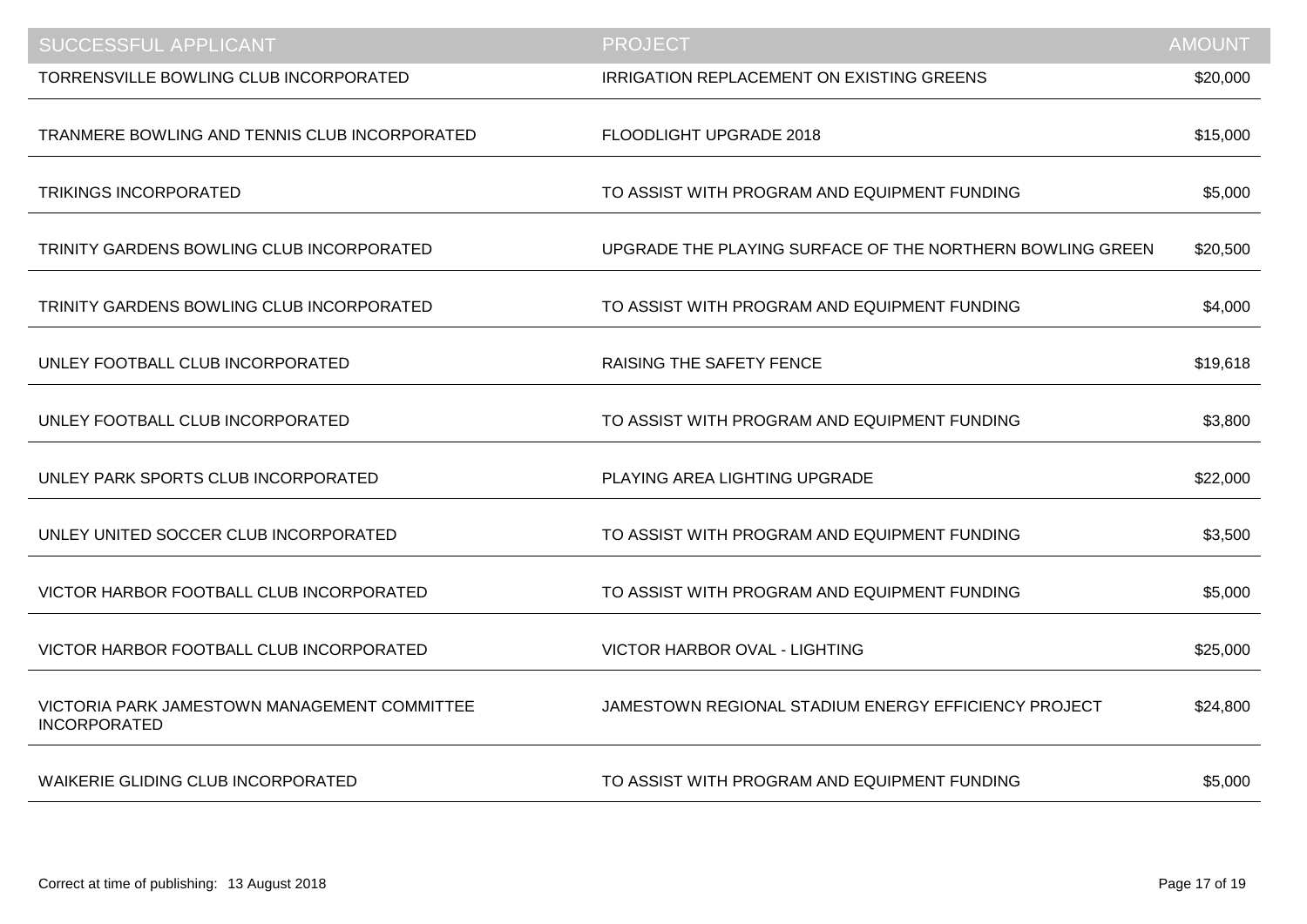| <b>SUCCESSFUL APPLICANT</b>                                                                    | <b>PROJECT</b>                                           | <b>AMOUNT</b> |
|------------------------------------------------------------------------------------------------|----------------------------------------------------------|---------------|
| <b>WALLAROO FOOTBALL CLUB INCORPORATED</b>                                                     | WALLAROO OVAL FLOOD LIGHTING UPGRADE                     | \$20,000      |
| <b>WALLAROO GOLF CLUB INCORPORATED</b>                                                         | TO ASSIST WITH PROGRAM AND EQUIPMENT FUNDING             | \$3,500       |
| WATERVALE CRICKET CLUB INCORPORATED                                                            | <b>OVAL IRRIGATION PROJECT</b>                           | \$25,000      |
| WESTWOOD FOOTBALL CLUB INCORPORATED                                                            | CLUBROOM AND PITCH LIGHTING UPGRADE                      | \$14,000      |
| WHYALLA WANDERERS SOCCER AND SOCIAL CLUB INCORPORATED                                          | <b>SOLAR PANELS</b>                                      | \$20,000      |
| WISANGER SPORTS CLUB INCORPORATED                                                              | <b>ECO LIGHTING UPGRADE</b>                              | \$19,000      |
| <b>WISTOW CRICKET CLUB INCORPORATED</b>                                                        | WISTOW CRICKET CLUB IRRIGATION & PLAYING SURFACE UPGRADE | \$20,000      |
| WOODS PANTHERS NETBALL CLUB INCORPORATED                                                       | TO ASSIST WITH PROGRAM AND EQUIPMENT FUNDING             | \$5,000       |
| WOODVILLE HOCKEY CLUB INCORPORATED                                                             | TO ASSIST WITH PROGRAM AND EQUIPMENT FUNDING             | \$5,000       |
| WOODVILLE LACROSSE CLUB INCORPORATED                                                           | <b>UPGRADE LIGHTS</b>                                    | \$9,000       |
| WOODVILLE RECHABITE CRICKET CLUB INCORPORATED                                                  | TURF WICKET CRICKET NETS UPGRADE                         | \$25,000      |
| <b>WRESTLING ACADEMY SA INCORPORATED</b>                                                       | TO ASSIST WITH PROGRAM AND EQUIPMENT FUNDING             | \$5,000       |
| WUDINNA & LE HUNTE DISTRICT AGRICULTURAL HORTICULTURAL &<br>FLORICULTURAL SOCIETY INCORPORATED | WUDINNA RECREATION RESERVE TOILET UPGRADE                | \$12,500      |